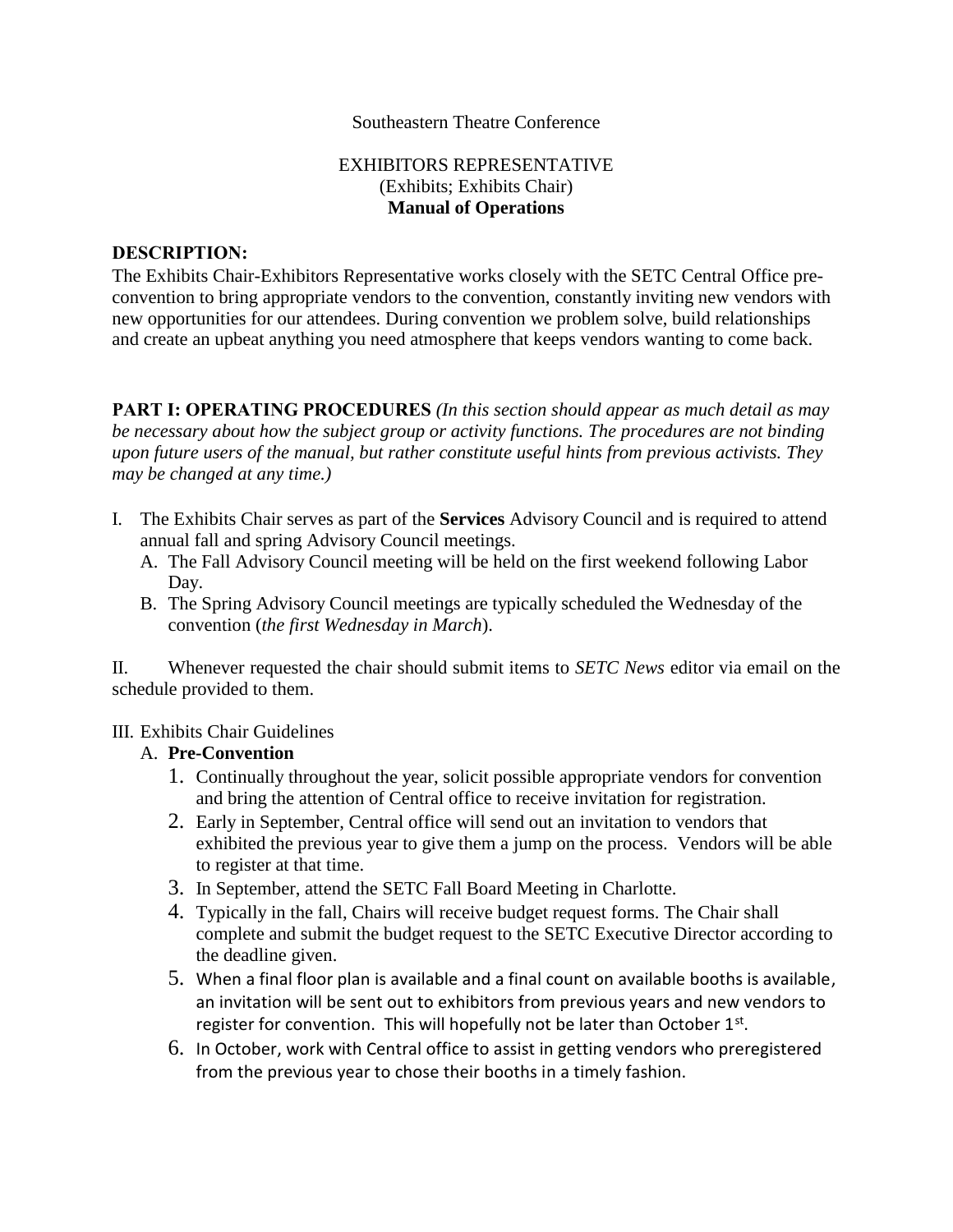- 7. Work with central office on social events (*i.e., Exhibitors Social and Beer Break*) to help drive traffic towards sponsors. Work with Central office to increase traffic to the show floor via other programs.
- 8. In late December, contact all those that have not pre-registered and make sure they got their registration forms; also speak to them about the upcoming convention and remind them what the attendance numbers were for the previous convention. This is contingent on whether or not we have sold out our booth space or not.
- 9. In January, conduct a site visit to review for any problems that can be foreseen, to solve prior to arrival. This includes walking the load in/out access, finding restrooms, walking the venue to be able to give directions.
- 10.Starting in late January-early February, make phone calls to Exhibitors to be sure they have all of the information they need. Did they order power, internet from the venue? Remind them to place their order with Event services for any additional needs they may have (*i.e., tables, garbage cans, chairs, etc.*).

### B. **On-Site at the Convention**

- 1. Arrive at the Convention Center on the Tuesday of the convention and meet with the Convention Center personnel, security, and any other person that may have an affect on the success of the Exhibit Hall (Union personnel that may be in charge of loading dock, head of security, Hospitality director, etc.).
- 2. Tuesday afternoon, attend the pre-convention Board Meeting(s).
- 3. Wednesday morning, meet with the Exhibit Services representative and go over the game plan for the load-in and load-out as well as any other issues that may arise. They provide drapery and carpet. The Exhibit Hall must be completely assembled by 1:00PM. Exhibitor load-in begins at 1:00PM and continues through 8:00PM. Must be onsite the entire time greeting exhibitors, presenting them with their badges, program(s), and any additional information necessary.
- 4. Thursday morning, prior to the opening of the Exhibit Hall(s), we have an exhibitors meeting at 9:30AM. This meeting is used to greet the exhibitors, go over the rules of the Exhibit Hall, and meet SETC's Executive Director, President, and Vice President of Services. It is also the time that exhibitors get to meet each other and ask any questions they may have.
- 5. Thursday and Friday the Exhibit Hall(s) open at 10:00AM and remain open until 6:00PM. Saturday the Exhibit Hall(s) open at 10:00AM and remain open until 1:00PM. During this time Booth Sitters will be provided for one hour to any exhibitor that requests them. Booth Sitters simply man the booth while the exhibitor is taking a break, attending a workshop, or attending to business. Booth Sitters do not sell any items or handle money in any way.
- 6. Each night, after the Exhibit Hall(s) have closed, contact Convention Center security personnel and do a walk through with them to make sure the room is locked and secure.
- 7. Saturday at 1:00PM the Commercial Exhibit Hall closes and load-out must be completed by 5:00PM. The first order of business is getting the cartage boxes back to their respective exhibitor. After that time it is up to the exhibitors to dismantle their booths and exit the building. If there is a Union representative at the loading dock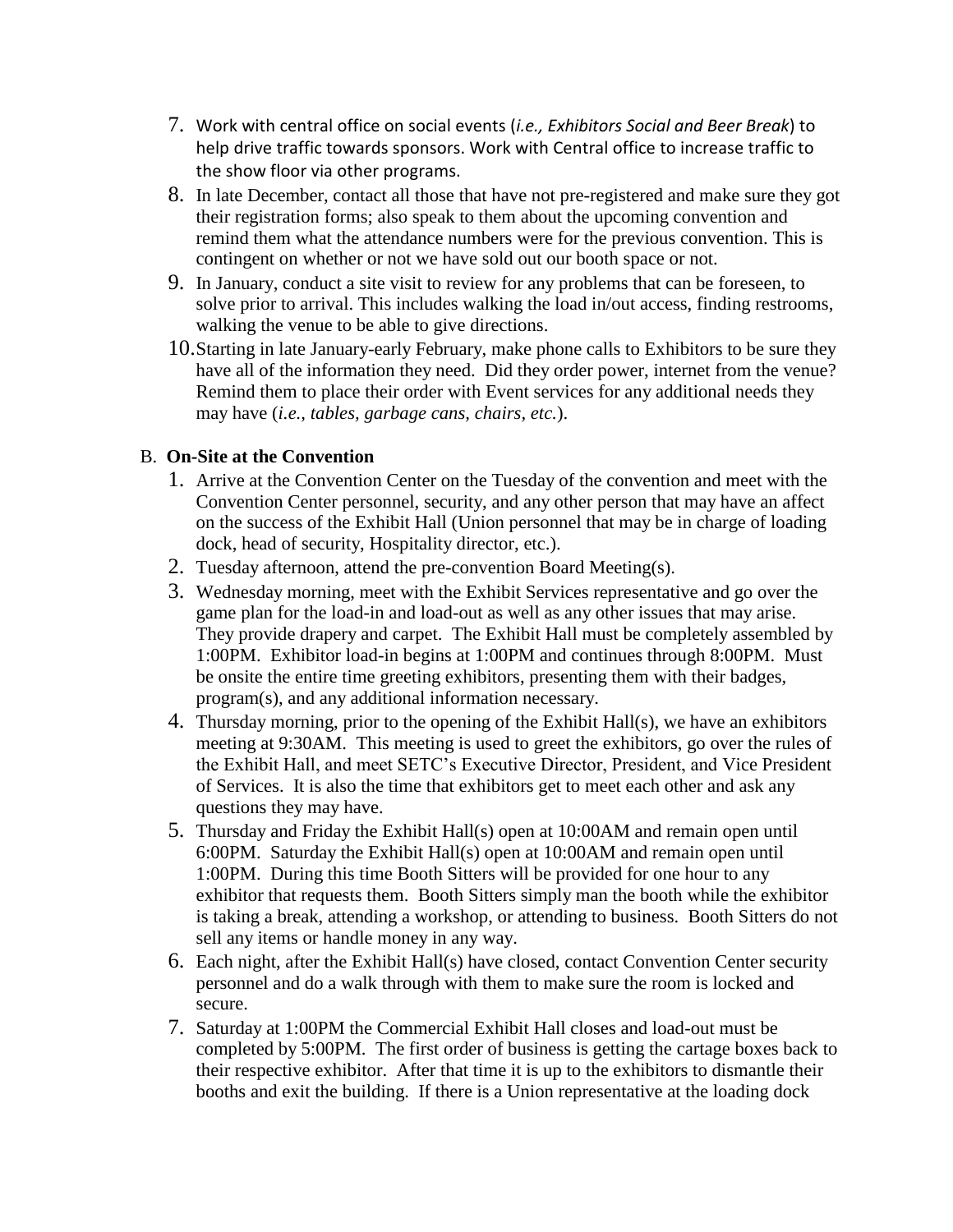their instructions must be followed at all times. If there is no Union representative at the loading dock then the Exhibits Chair does the majority of the marshalling on the dock. Exhibit services will pull up the carpeting and dismantle the pipe and drape. This will be run by their supervisors. It is a fine dance between exhibitors, Exhibit services and the venue to get the banquet set up.

8. After all exhibitors have left the Exhibit Hall(s), do a final walk through with the Convention Center personnel, security, as well as the Exhibit Services company to make sure everything is intact and I am cleared of all responsibility.

## C. **Post-Convention**

- 1. Succession:
	- a. At the conclusion of the Chair's term of service, the Chair will review the committee manual and submit any changes to Operating Procedures to the Vice President of Services, following procedures outlined in Rule I.18.
	- b. The outgoing Chair will contact the newly appointed Chair to provide information and aid in the transition period as the new Chair takes office.
- 2. In April, coordinate with the Central Office to send out a thank you email to all exhibitors and remind them about next year's convention location and dates.
- 3. In April, send in the Convention Debrief. This is a short document that explains what went right and what needs improvement next year.

## **PART II: POLICY FROM HIGHER AUTHORITY**

### **BY-LAWS**

## **ARTICLE V**

**Section 2**. The Vice-President of Services shall:

- (1) oversee and represent the primary service areas of the Corporation, including, but not limited to, the annual spring convention, the annual fall forum, publications, and auditions;
- (2) preside at meetings of the Services Council;
- (3) report to the Corporation regarding services and proceedings of the Services Council;
- (4) collaborate with the Executive Director and Central Office staff to develop products and services;
- (5) perform the duties of the President when designated to do so by the President or when the President is unable to fulfill such duties.

## **ARTICLE IX MEETINGS**

**Section 1.** There shall be an annual convention of members at a time and place fixed by the Executive Committee. At this convention, an opportunity shall be provided for having a business meeting for consideration of business of the Corporation and for hearing and considering reports of committees. One per cent of the membership present by registration at a convention shall constitute a quorum at a business meeting.

**Section 2**. The Board of Directors and the Executive Committee shall meet regularly each year at annual conventions and in September. Other meetings of either group may be called by the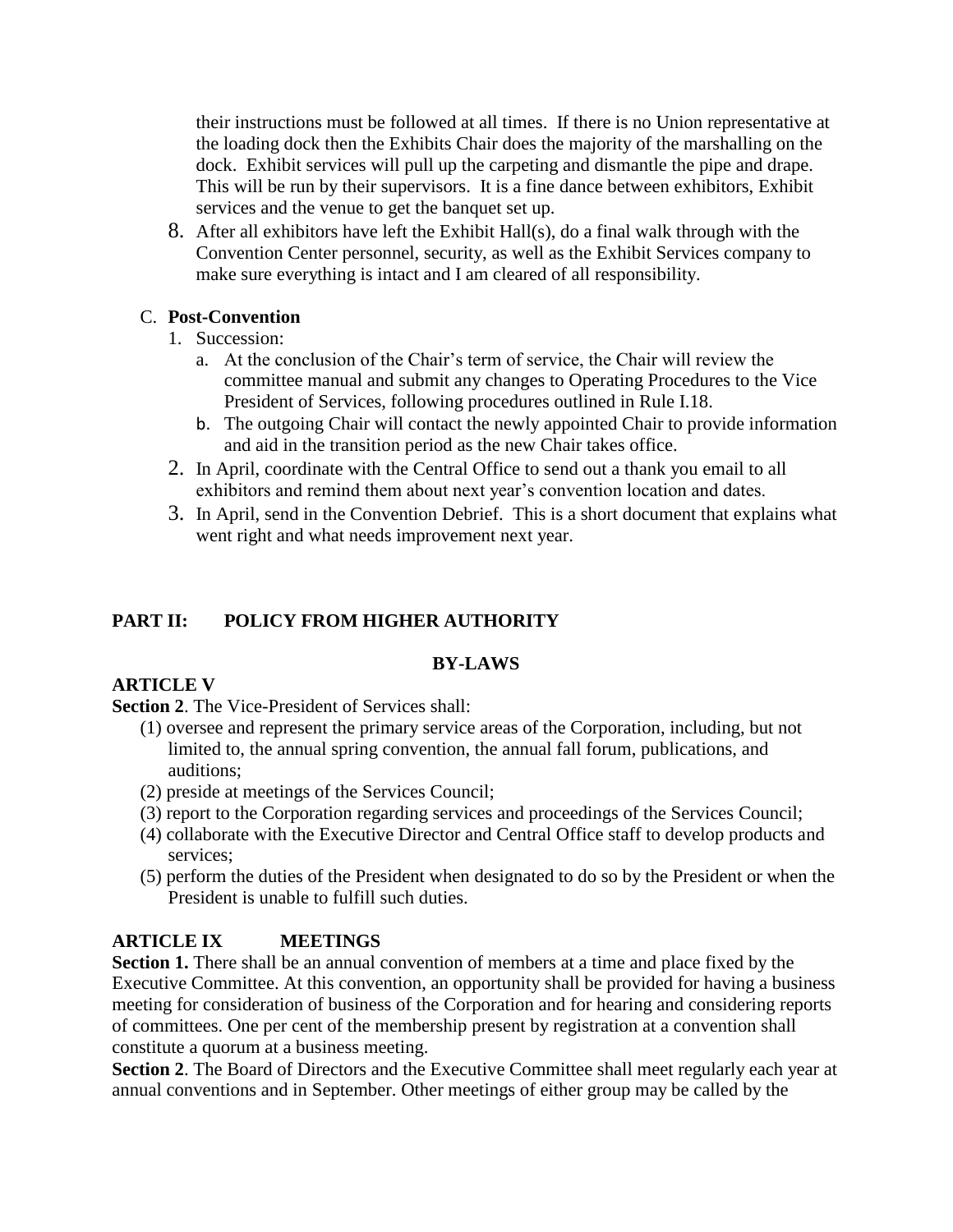President whenever he or she deems necessary. A majority of the membership of either group shall constitute a quorum.

## **ARTICLE XI ADVISORY COUNCILS**

**Section 1**. The Advisory Councils shall be composed of:

- (l) the chairs of all committees, including those concerned with auditions, festivals, awards, and activities;
- (2) the Liaison Officers;
- (3) a Vice-President of the Corporation, acting as chair.

**Section 2**. Each Advisory Council shall meet at the call of its chair to consider the reports of all of its members and to recommend action to the Executive Committee. Advisory Councils may recommend to the incoming President candidates for all appointive positions.

#### **Section 3**. Committee chairs shall:

- (l) furnish leadership to their respective committees;
- (2) stimulate and develop interest in their assigned areas;
- (3) file written reports on the dates requested by the Vice-President chairing their respective Advisory Council;
- (4) keep their operational manuals up to date;
- (5) collaborate with the Executive Director and Central Office staff.

**Section 4**. Chairs of Advisory Councils shall:

- (1) be Vice-Presidents of the Corporation;
- (2) furnish leadership to their respective Advisory Councils;
- (3) serve as advocates to the Board of Directors and the Executive Committee;
- (4) solicit written reports from the members of their own Advisory Council;
- (5) coordinate with the Vice-President of Administration to establish dates for submission of reports;
- (6) file written reports on the dates requested by the Vice-President of Administration

**Section 5.** The Advisory Councils shall be classified as:

- (1) the Services Council, convened by the Vice-President of Services acting as chair, comprised of Liaison Chairs, chairs of the Publications Committee and committees or interest groups providing programming or services, along with other chairs recommended by the Executive Committee;
- (2) the Administration Council, convened by the Vice-President of Administration acting as chair, comprised of the chairs of the Bylaws Committee, Long Range Planning Committee, and Nominations Committee, and chairs of other committees charged with administrative or organizational functions, along with other chairs recommended by the Executive Committee;
- (3) the Finance Council, convened by the Vice-President of Finance acting as chair, comprised of chairs of the Finance Committee, Endowment Fund Committee, and chairs of committees conferring scholarships and awards, along with other chairs recommended by the Executive Committee;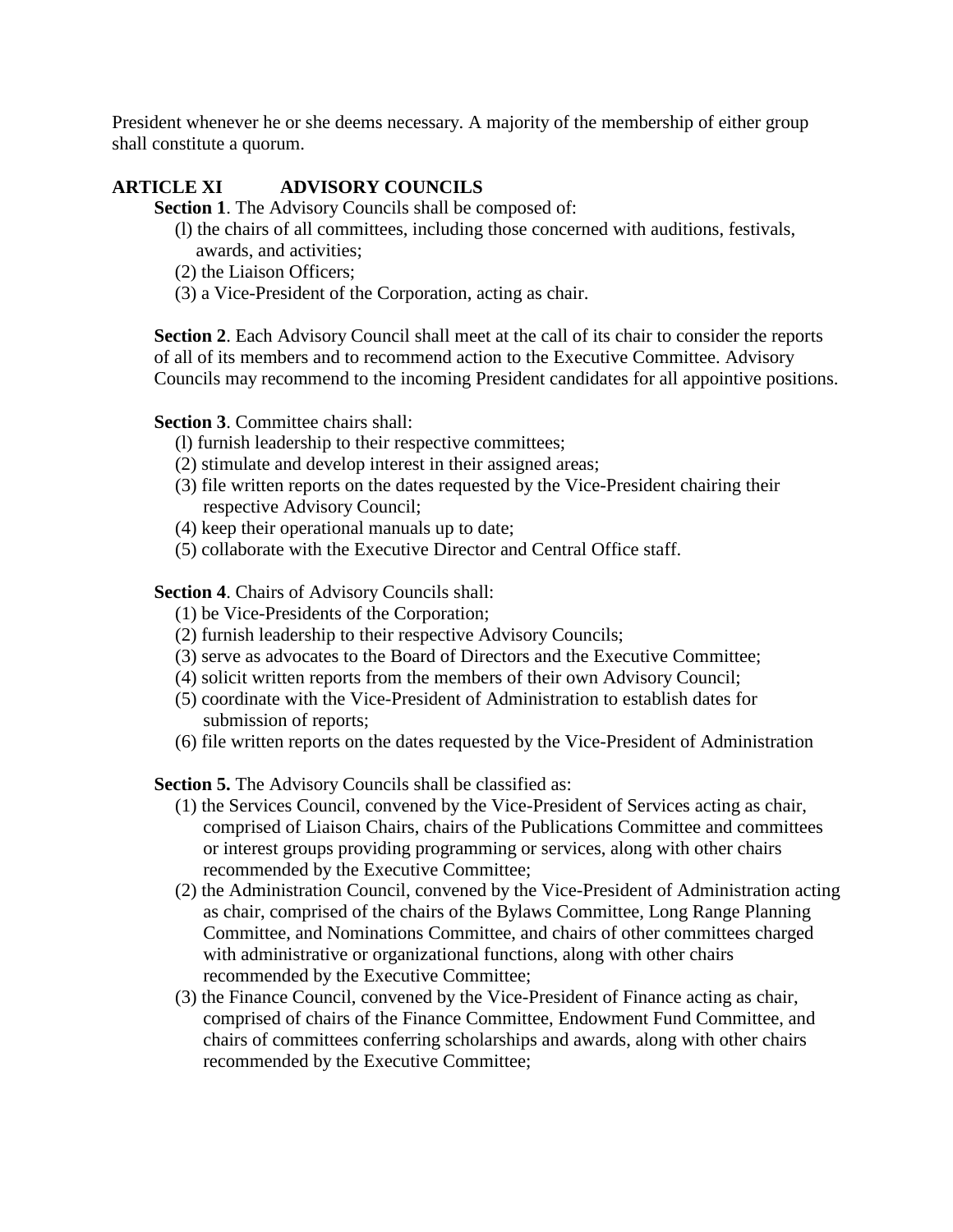- (4) the Divisions Council, convened by the Vice-President of Divisions acting as chair, comprised of Division Chairs and chairs of auditions, festivals, or activities associated with each division;
- (5) the States Council, convened by the Vice-President of States acting as chair, comprised of the State Representatives.

## **SETC Rules of the Association**

Rule I.4. *Semi-Annual Reports.* The semi-annual reports described in the Bylaws and required for timely submission to the Executive Committee are submitted on or before the deadline established by the Vice-President of Administration. Those semi-annual reports containing action items and/or items of interest will be mailed to Board and Advisory Council members prior to the Executive Committee meetings. The Vice-President of Administration will read the reports submitted by the deadline and distribute to the Board an action agenda showing only those items that require Executive Committee or Board action. No action items or reports will be discussed in the Reports portion of the Executive Committee agenda unless submitted to the Vice-President of Administration by the deadline. Members of the Board and Advisory Councils will receive a list of reports submitted and not submitted. (3/8/14)

Rule I.5. *Committee and Interest Group Appointments*. The incoming President of SETC will announce all new appointments insofar as possible at the first Executive Committee meeting at which President presides. Unless otherwise provided for by the Articles, Bylaws, or other Rules of SETC, committee and interest group appointments are for a term corresponding to that of the officer who lawfully makes the appointment. Ordinarily, committee and interest group appointments end at the conclusion of the Annual Meeting following the appointment, unless the committee, interest group, or member is discharged sooner. (9/6/08)

Rule I.6. *Meeting Dates*. The annual convention will begin on the first Wednesday in March, except that, in extraordinary circumstances, the Executive Committee may approve beginning the convention no more than one week before or after that Wednesday. The fall auditions and Board of Directors and Advisory Council meeting will be held on the first weekend following Labor Day. In addition to meetings during the annual convention and fall Board of Directors meeting, the Executive Committee will meet during the weekend immediately following the first Sunday in January and the weekend immediately following the second Sunday in May. (9/6/14)

Rule I.7. *Distribution of Minutes*. Within two weeks of the conclusion of any meeting of the corporation, the Board of Directors, or the Executive Committee, the Secretary shall electronically circulate, for possible correction, the minutes thereof to Executive Committee members and selected interested parties. No more than two weeks subsequent, corrected minutes shall be sent to the Executive Director, who in turn shall send copies to all members of the Board of Directors, the Advisory Councils, and other interested parties. "Interested parties" shall consist of those SETC members who request to be on the distribution list, provided that the Executive Director may purge the list occasionally by calling for new requests. (3/8/14)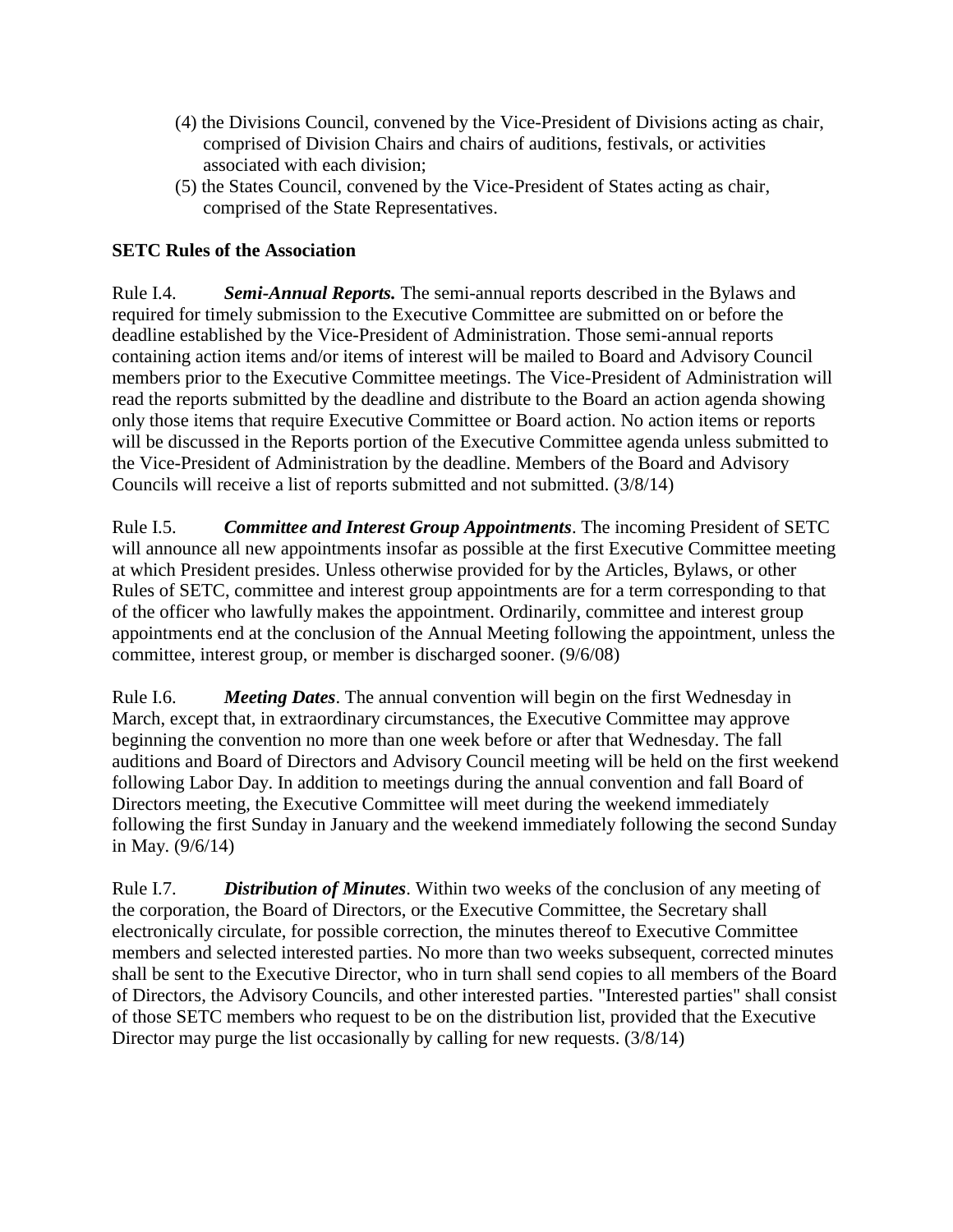Rule I.8. *Distribution of Manuals*. Outgoing officers and members of the Board and Advisory Council will deliver current copies of the appropriate Manuals of Operations to their successors or make arrangements with the Vice-President of Administration to do so. (3/8/14)

Rule I.9. *Formation of Interest Groups*. If there is sufficient common interest, a group of SETC members may present a proposal for their inclusion in SETC as an interest group by submitting a narrative of support to the Executive Committee and the Board of Directors. It must be approved by a majority vote by both bodies. After a minimum of two years, the interest group may wish to present evidence of successful operation and request ad hoc committee status. After a minimum of two years of successful operation as an ad hoc committee, the group may submit a narrative of support and a proposed manual of operation for standing committee status. In all cases, groups must be approved by a majority vote of the Executive Committee and the Board of Directors. In no case may any group apply for SETC funds before gaining ad hoc committee status. (9/6/08)

Rule I.11. *Advisory Council Meetings*. The Advisory Councils, chaired by the Vice-Presidents, will meet separately before the fall and spring Executive Committee meetings. (3/8/14)

Rule I.16. *Exhibitors Representative*. The President shall each year appoint a representative for the commercial exhibitors. This person shall represent the concerns of the commercial exhibitors to the Services Council and (*when necessary*) to the Executive Committee, and shall work closely with the Executive Director to insure that commercial exhibitors are effectively and comfortably provided for at each year's convention. (3/8/14)

Rule I.17. *Preparation of Manuals*. All manuals must be prepared in the following format: Part I. *Operating Procedures.* (In this section should appear as much detail as may be necessary about how the subject group or activity functions. These procedures are not binding upon future users of the manual, but rather constitute useful hints from previous activists. They may be changed at any time.)

Part II. *Policy from Higher Authority.* (In this section should be quoted any Bylaws, Rules, Board or Executive Committee actions, or other policy statements bearing on the work of the manual's subject group. These policy statements may not be changed except by acceptance of the higher authority involved.)

Part III. *Regulations from This Constituency*. (In this section should be presented in full any decisions by the manual's subject group that are intended to be binding on future operation. These regulations may not be changed except when the subject group meets.) All manuals must be set in 12 point Times New Roman and structured in MLA outline format. At the end of the manual, there should appear the name of the originator of the latest revision and the date of its acceptance by the Executive Committee. Manuals may not contain commitments to specific dollar amounts or to any expenditure. At the end of the division or committee chair's term of office all copies of the minutes, budget, and other information shall be passed on to the next chair and copies shall also be sent to archives. (9/6/08)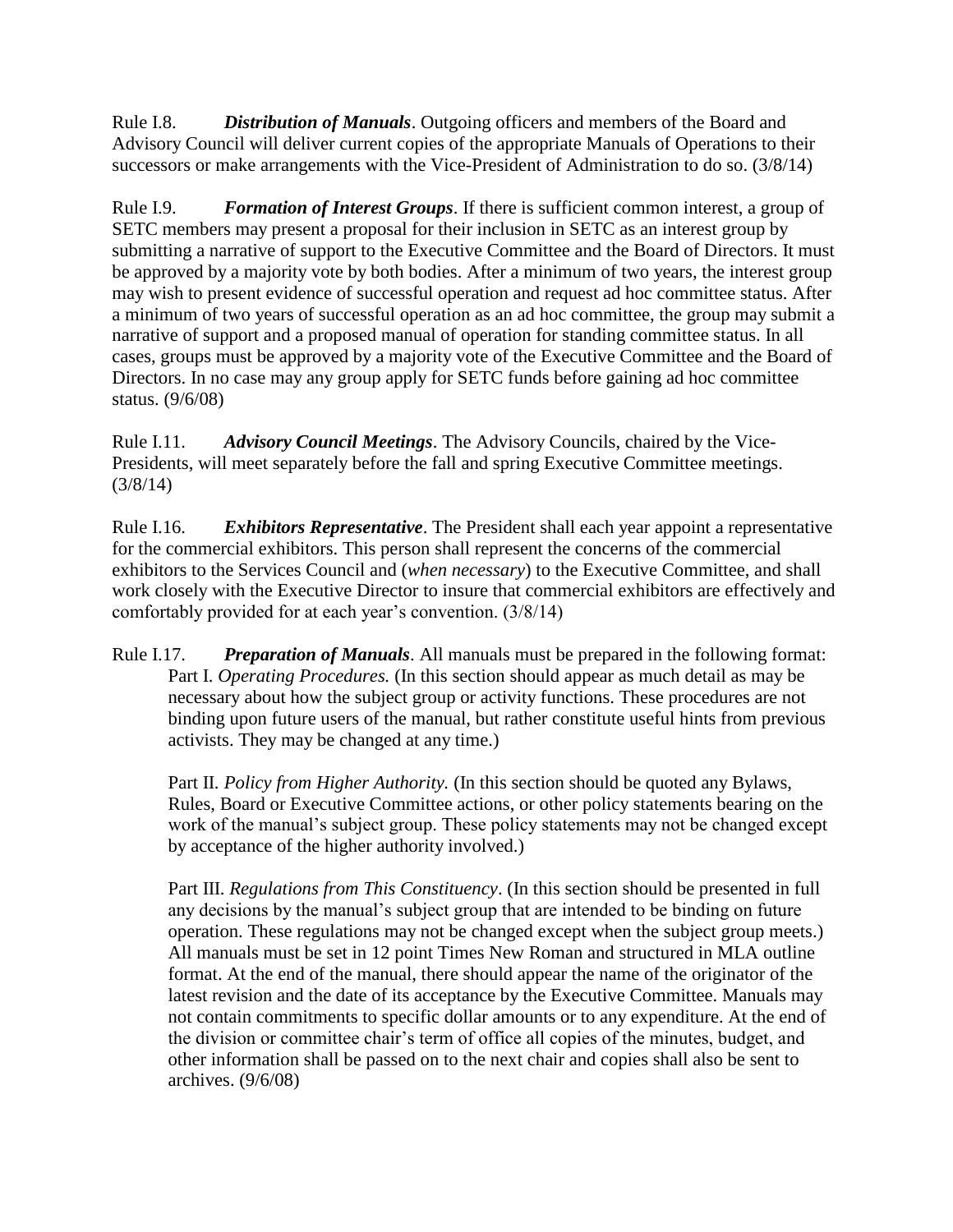Rule I.18 *Procedures for Updating Manuals*. The Vice-President of Administration solicits current operations manuals and asks that all committee chairs, division chairs, officers and festival chairs to send changes to the appropriate Vice-President. Any constituency wishing to amend its manual may do so by clearly highlighting proposed changes in an electronic copy of the document and submitting the manual to the designated Vice-President. The designated Vice-President collaborates with the Executive Director on proposed changes to Part I Operational Procedures as appropriate. All amended manuals are then sent to the Bylaws Committee, which shall advise whether each manual conforms to applicable Bylaws, Rules, and other directives of the Corporation. Nonconforming manuals will be returned to the designated Vice-President for further revision and consultation with the appropriate chair or officer. That Vice-President will present manuals conforming to applicable statutes for acceptance at the next regularly scheduled meeting of the Executive Committee. Revisions in Part I *Operating Procedures* or Part II *Policy from Higher Authority* may be submitted to the designated Vice-President at any time. Revisions to Part III *Regulations from this constituency* must follow a vote on such amendments by the constituency during the annual convention.

### Process:

- 1. Committee Chair sends updated manuals to designated Vice-President;
- 2. Designated Vice-President collaborates with Executive Director on proposed changes to Part I *Operating Procedures* as appropriate;
- 3. Vice-President sends to Bylaws, who sends response to the designated Vice-President
- 4. That Vice-President presents manuals to Executive Committee;
- 5. After approval, Vice-President of Administration sends approved manual to Executive Director:
- 6. Executive Director facilitates archiving of manual, uploading to website, and copy of approved manual to Committee Chair or Officer. (9/12/2015)

Rule III.1. *Budget Preparation*. Each officer, division or committee chair shall submit a budget request when it is requested by the central office. The Executive Director shall incorporate these requests into a draft budget for the forthcoming fiscal year. This draft budget, together with all budget requests, shall then be studied by the Finance Committee, which will recommend to the Executive Committee for approval a balanced budget. Each officer, division or committee shall operate within the approved budget. (3/15/98)

Rule III.4. *Convention Program Expenses*. Except as otherwise provided in these Rules, convention program budget funds may not be used to reimburse convention or travel expenses incurred by persons who reside or organizations located within the SETC region. Anyone who resides within the SETC region and who serves on a convention panel will not receive an honorarium. (3/5/08)

Rule III.10. *Expenditures Not in the Budget***.** Any business before the Board of Directors or Executive Committee which involves financial commitments not provided for in the current budget shall be reviewed by the Finance Committee and its recommendations considered before any final vote. (3/7/93)